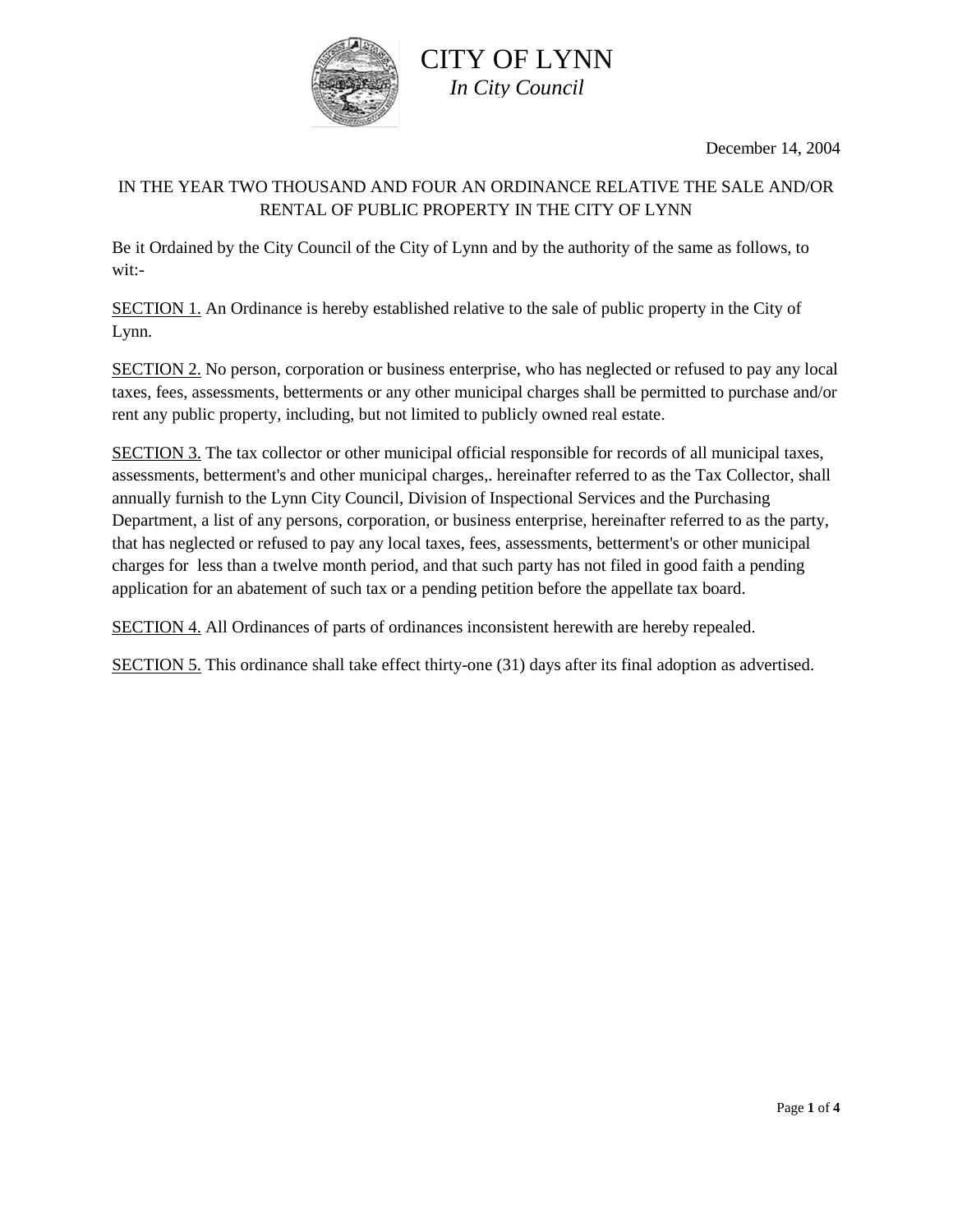

January 10, 1995

## IN THE YEAR ONE THOUSAND NINE HUNDRED NINETY FIVE7 AN ORDINANCE REGULATING THE SALE OF CITY OWNED REAL ESTATE

Be it Ordained by the City Council of the City of Lynn and by the authority of the same, as follows, to wit:

SECTION 1. The ordinance regulating the sale of city owned real estate, as most recently amended by the Lynn City Council on January 26, 1988 is hereby rescinded and repealed in its entirety, so as to comply with the provisions of Massachusetts General Laws, Chapter 3OB, Section 16.

SECTION 2. All ordinances or parts of ordinances inconsistent herewith are hereby repealed

SECTION 3. This ordinance shall take effect thirty-one (31) days after its final approval as adopted and advertised.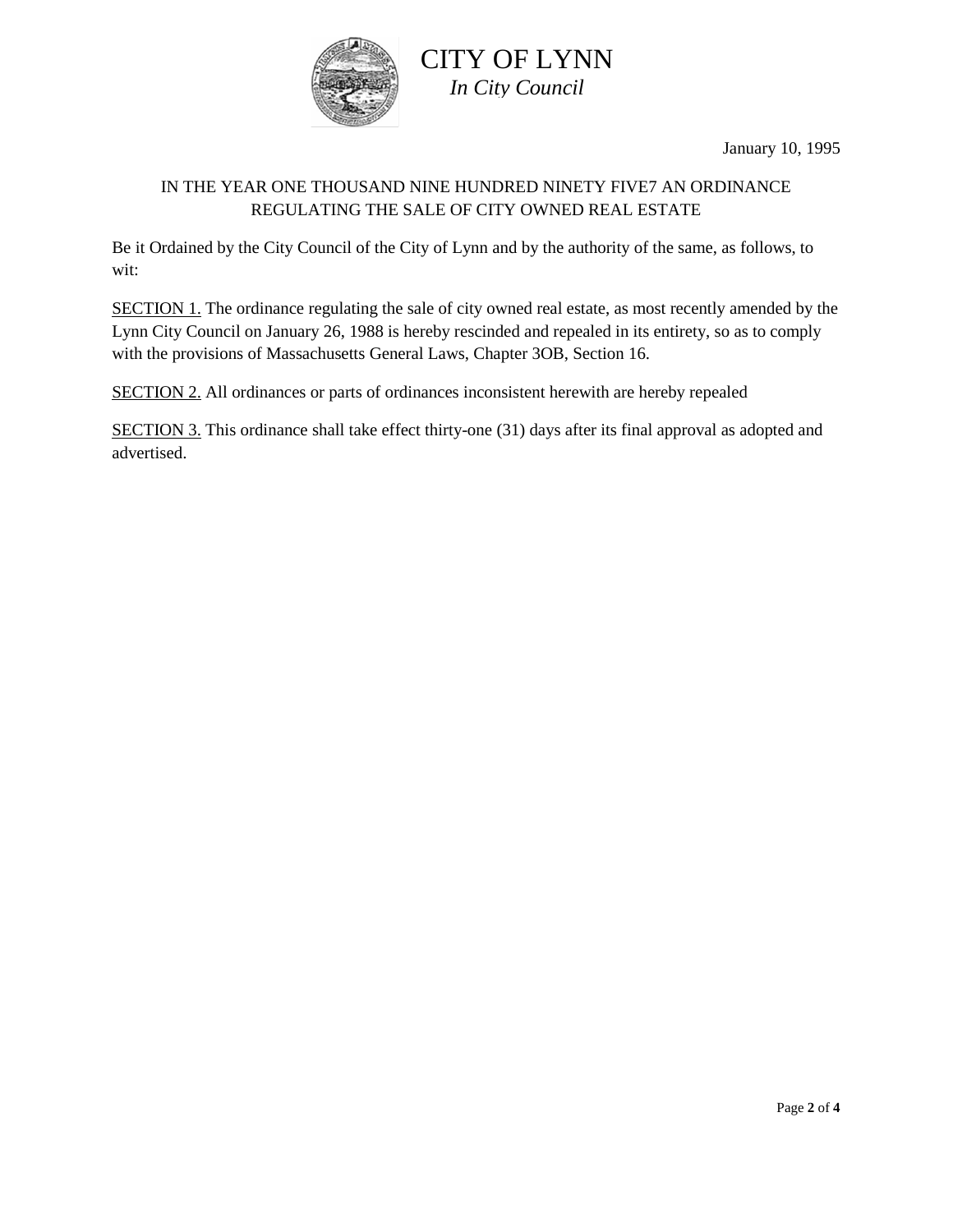

# CITY OF LYNN *In City Council*

March 12, 1998

## IN THE YEAR ONE THOUSAND NINE HUNDRED EIGHTY AN ORDINANCE AMENDING.THE ORDINANCE REGULATING, THE SALE OF CITY OWNED REAL ESTATE

Be It Ordained by the City Council of the City of Lynn and by the authority of the same, as follows, to wit:-

SECTION 1. The Ordinance regulating the sale of city owned real estate is hereby further amended as follows: Any city owned lot which the Committee on Public Property desires to dispose of shall be advertised for two days at least one week prior to the date of the meeting of said Committee on Public Property. The advertisement shall re- quire that all bids be sealed bids and that the bid deposit shall be ten percent (10%) of the purchase price, in the form of a certified check or cash. The bidder prepare tentative shall be present at the bid opening.

SECTION 2. In instances where the Planning Board of the City of Lynn has to determine that it is advisable to condemn certain saleable public property for building purposes due to soil conditions, wetland characteristics, to insure safety of property from natural havoc, or for non-compliance with the Subdivision Control Law, M.G. L., Chapter 41, the Committee on Public Property shall have the right to restrict sale to the immediate abutters. In such cases, all direct abutters shall be given legal notice of the City's intent to sell. Property that is to be sold in this manner shall be subject to a minimum bid to be determined by the Committee on Public Property. Any such parcels to be sold in this manner shall be advertised ten calendar days prior to the sale. Such advertisement shall list the parcel (s) and the reason (s) for restricted sale. Objections to the sale shall be forwarded to the Committee on Public Property in writing no later than three days prior to the sale. These objections shall be filed through the Office of the City Clerk.

SECTION 3. All bids shall be opened on the date set forth in the advertisement and the Committee on Public Property shall reserve the right to accept or reject any and all bids.

SECTION 4. Within 90 days of the adoption of this ordinance, the Planning Board shall review all public property to determine if Section 2 does apply. All property acquired by the Committee on Public Property shall be forwarded to the Planning Board for determination of the following:

- a. Dispose under Section 2 or Section 5.
- b. Public Sale
- c. Land Bank the parcel(s)
- d. Retain for recreation or conservation use.

All recommendations shall be forwarded to the Committee-on Public Property Forty-Five (45) days after the request for recommendation is received.

SECTION 5. The Committee on Public Property shall have the right to waive the requirement to advertise, as well as bid procedure, where property shall be transferred, and or sold, from the City, to another local public entity for the purpose of economic development or public improvement.